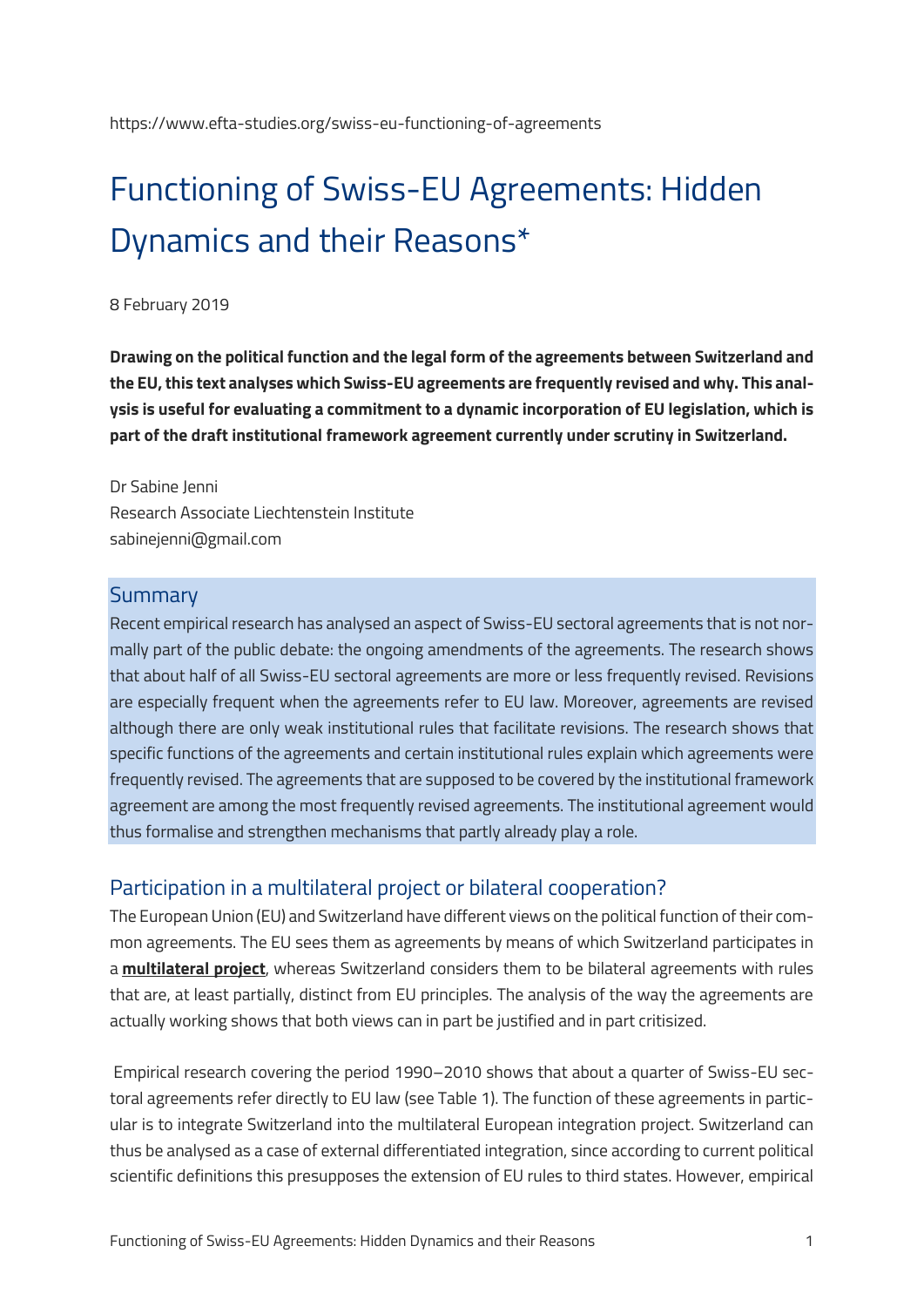research also shows that about half of the Swiss-EU agreements have never been revised. This distinguishes them from the rapidly evolving EU legal acts and points to the typically static character of international agreements.

| Total number of agreements in force                                              | 98 |
|----------------------------------------------------------------------------------|----|
| Number of agreements that were revised in the period $(21 \text{ times})$        | 52 |
| Number of agreements with Mixed Committees                                       | 23 |
| Number of agreements with dynamic evolution clauses                              |    |
| Number of agreements with direct ref. to EU law (in the original agreement text) |    |

#### Table 1: Number of Swiss-EU agreements in force for at least one year in the period 1990–2010

**Note:** Based on data collected by the author using publicly accessible official documents of the Federal Administration (Systematic Collection of Federal Law and Official Collection of Federal Law); data collection procedures and reliability described in detail in Jenni (2016).

## The function of EU legislation in sectoral agreements

EU legislation plays an important role especially in those agreements that aim to provide mutual market access, i.e. access for Swiss companies to the EU's single market, and access for companies from the EU to the Swiss market. To fulfil these functions the agreements need to create a level playing field, in terms of competition, for economic actors from both markets. A level playing field means that the rules governing both markets are similar enough so that economic actors do not need to incur (too much) additional effort or expense to become active in the other market.

In the EU's single market, the level playing field is created by harmonised regulations or, in areas where regulations are not harmonised, by the mutual recognition of national standards. In the EEA, the level playing field is pursued by a principle called the homogeneity of legislation. Since 2010, the **[Council of the European Union](http://www.consilium.europa.eu/uedocs/cms_data/docs/pressdata/EN/foraff/118458.pdf)** has also used the concept of homogeneity to describe the legal requirements for Switzerland's access to the EU's single market. In contrast, Swiss legal scholars and official documents mostly use the notion of 'equivalence of legislation' in order to describe the relationship between EU and Swiss law based on the sectoral agreements. Hence, Switzerland and the EU agree to consider their respective legislation in a specific issue area as 'equivalent'. In some agreements, the 'equivalent' legal acts are explicitly listed in the agreements' annexes. Legally, neither Switzerland nor the EU loses its autonomy to change these legal acts.

Equivalent and even identical rules play a role beyond market access. They are the basis for the principle of non-discrimination, which is central to the **[Free Movement of Persons agreement](https://www.eda.admin.ch/dea/en/home/bilaterale-abkommen/ueberblick/bilaterale-abkommen-1/personenfreizuegigkeit.html)  [\(FMPA\)](https://www.eda.admin.ch/dea/en/home/bilaterale-abkommen/ueberblick/bilaterale-abkommen-1/personenfreizuegigkeit.html)**. They lie at the heart of cooperation agreements in issue areas as diverse as statistics, the environment agency, border control (Schengen) and the taxation of savings. By contrast, equivalent rules are less important in areas like research.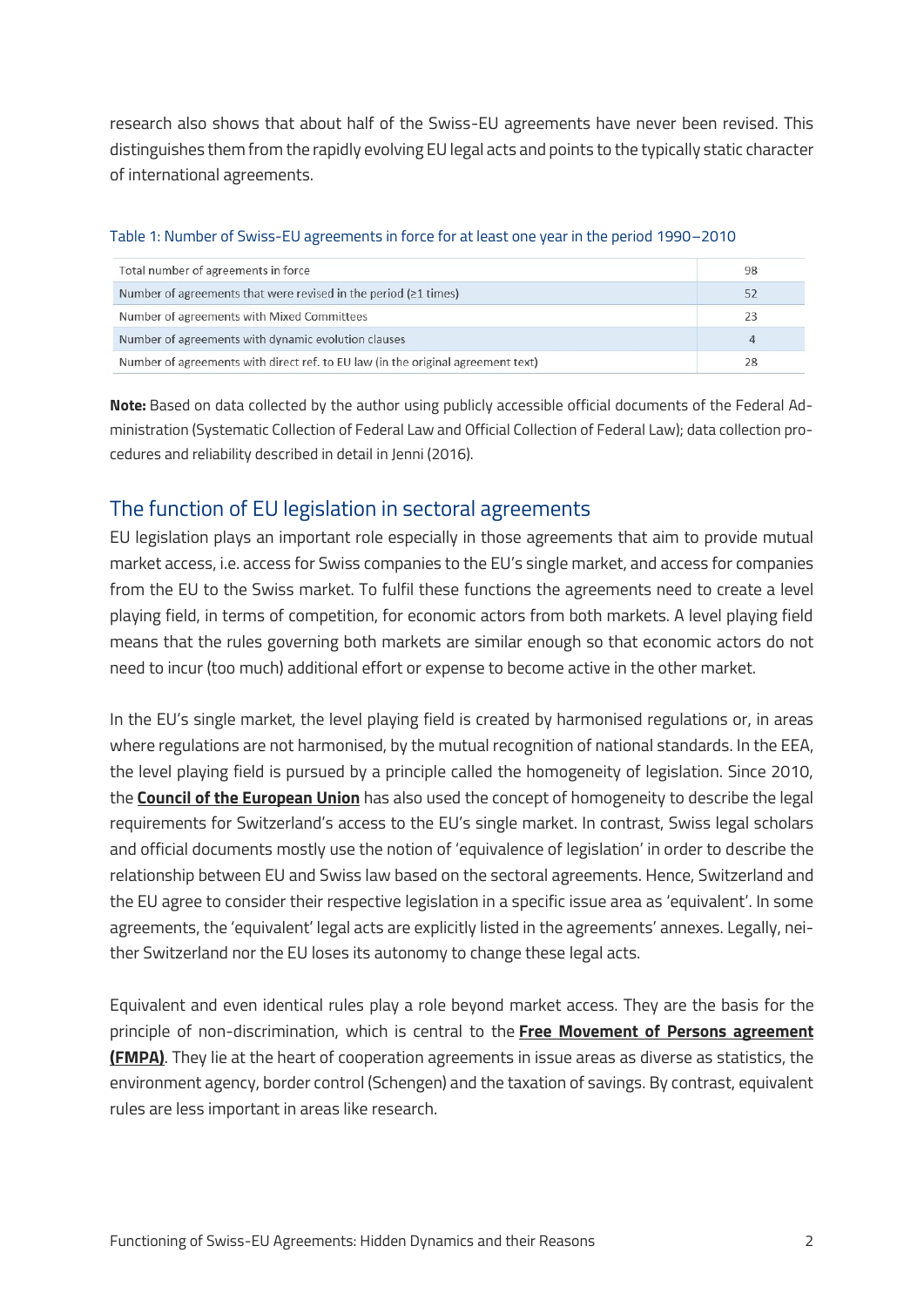# Changes to EU legislation and revisions of Swiss-EU agreements

The equivalence of legislation is impaired if one party to the agreement changes its rules. In such cases, Switzerland and the EU have to re-assess whether the agreement can continue to carry out its allotted function in light of the change to the legislation by one party. The other party may be forced to modify its own rules and the agreement then has to be updated in order to re-establish the equivalence.

The recent history of Swiss-EU relations provides two examples of this necessity: one where an agreement was smoothly revised and one where Switzerland and the EU were unable to reach agreement on the modification.

The example of a smooth revision is the **[total revision of the agreement on customs security](https://www.admin.ch/gov/de/start/dokumentation/medienmitteilungen.msg-id-30382.html)  [measures in 2009](https://www.admin.ch/gov/de/start/dokumentation/medienmitteilungen.msg-id-30382.html)**. The agreement threatened to lose its effectiveness when the EU adopted a socalled prior notification requirement for goods entering the EU from third states. Technical barriers to trade - abolished 20 years before- would have been reinstalled. Switzerland quickly adapted its own security requirements to EU standards and accepted a totally revised agreement with a legally binding commitment to dynamically incorporate new EU legislation in this area. Apparently, the functioning of the agreement depended on the continued equivalence of the rules and the benefit was important enough for Switzerland to quickly agree on a revision based on the EU rules.

The example of a failed re-negotiation concerns the Free Movement of Persons Agreement (FMPA). The **[popular initiative "against mass immigration"](https://www.eda.admin.ch/dea/en/home/europapolitik/abstimmungen/gegen-masseneinwanderung.html)**, which was approved at the Swiss polls in 2014, required the Swiss government to re-negotiate the terms of the Free Movement of Persons Agreement (FMPA), in order to reconcile it with the initiative's demand to limit immigration. The EU did not enter into negotiations and the agreement was not revised.

Moreover, to emphasize its disapproval of the Swiss vote on the initiative against mass immigration, the EU refused to ratify the already agreed total revision of the agreements on Switzerland's participation in EU programs in the areas of education, research (Horizon2020), and audio-visual cooperation (MEDIA). Swiss participation in these EU programmes has to be re-negotiated at every renewal of the EU's respective multi-annual programs.

In a nutshell, updating a sectoral agreement can be difficult and time-consuming, if it requires new negotiations between Switzerland and the EU. Negotiations open the door to new linkages of different issues and re-assessments of the terms of an agreement. Negotiations can also fail altogether – either because one party does not wish to negotiate or refuses to ratify the final agreement (see EFTA-Studies analysis **[The Logic of Negotiations between Switzerland and the EU](https://www.efta-studies.org/swiss-eu-logic-of-negotiations)**). Empirical research shows that in fact only slightly more than half of all the sectoral agreements that were in force in the research period 1990–2010 were revised at all during this time (see Table 1).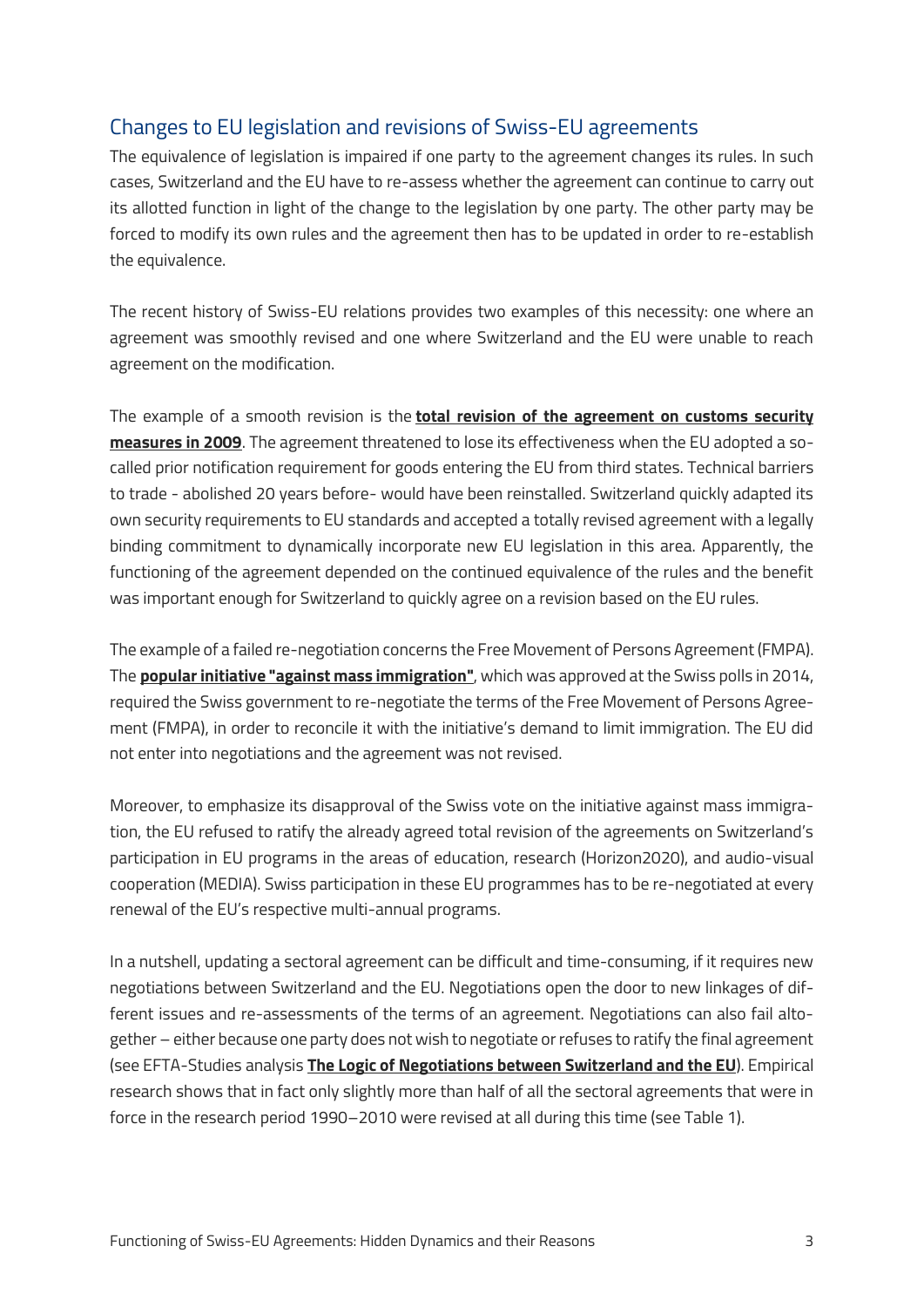# The role of Mixed Committees

The authors of the sectoral agreements were well aware that revisions would be necessary in order to maintain the function of many of the agreements. Many sectoral agreements set up so-called Mixed Committees, which facilitate agreement revisions. A few recent agreements, namely the Schengen and Dublin association agreements and the agreement on Customs security measures oblige Switzerland to continuously incorporate EU legislation in the area of the agreements.

The Mixed Committees are bodies staffed by representatives of the European Commission and the Swiss federal administration respectively and they decide by consensus. In addition to their main role i.e. the exchange of information, they are the first port of call for Swiss and EU diplomats to discuss issues that are controversial. Today, a total of 24 Mixed Committees exist for the management of 23 different agreements (see Table 1; see also **[complete list of Mixed Committees](https://www.eda.admin.ch/dam/dea/de/documents/publikationen_dea/cm-liste_de.pdf)**).

Most importantly in terms of the revision of agreements, many Mixed Committees can amend the annexes to the agreements in their own right. In the annexes, the legal acts of EU secondary law applicable to Switzerland are listed. Out of the 23 existing Committees, 11 Committees have revised the respective agreement annexes. In total, these 11 were responsible for 85 out of 161 agreement revisions between 1990 and 2010 (see Table 2).

The Mixed Committees responsible for most agreement revisions are those of the **[Free Trade](https://www.eda.admin.ch/dea/en/home/bilaterale-abkommen/ueberblick/bilaterale-abkommen-bis-1999/freihandel.html)  [Agreement \(FTA\)](https://www.eda.admin.ch/dea/en/home/bilaterale-abkommen/ueberblick/bilaterale-abkommen-bis-1999/freihandel.html)**and of three agreements of the **[Bilaterals I](https://www.eda.admin.ch/dea/en/home/bilaterale-abkommen/ueberblick/bilaterale-abkommen-1.html)** (Agricultural products, Civil aviation, and Mutual recognition of conformity assessments). Graph 1 shows the frequency of reforms per sectoral agreements (vertical axis) as well as the number of these reforms that refer to EU law (horizontal axis, graph on the left) and the number of reforms that were decided in a Mixed Committee (horizontal axis, graph on the right).

The graph shows that the FTA and related protocols were revised rather often by the respective Mixed Committee, but not always with reference to EU law. In contrast, revisions of the Bilaterals I agreements more frequently referred to EU law. It is important to note, however, that Mixed Committees decide by consensus and are thus anything but a mechanism for 'automatic' agreement updates.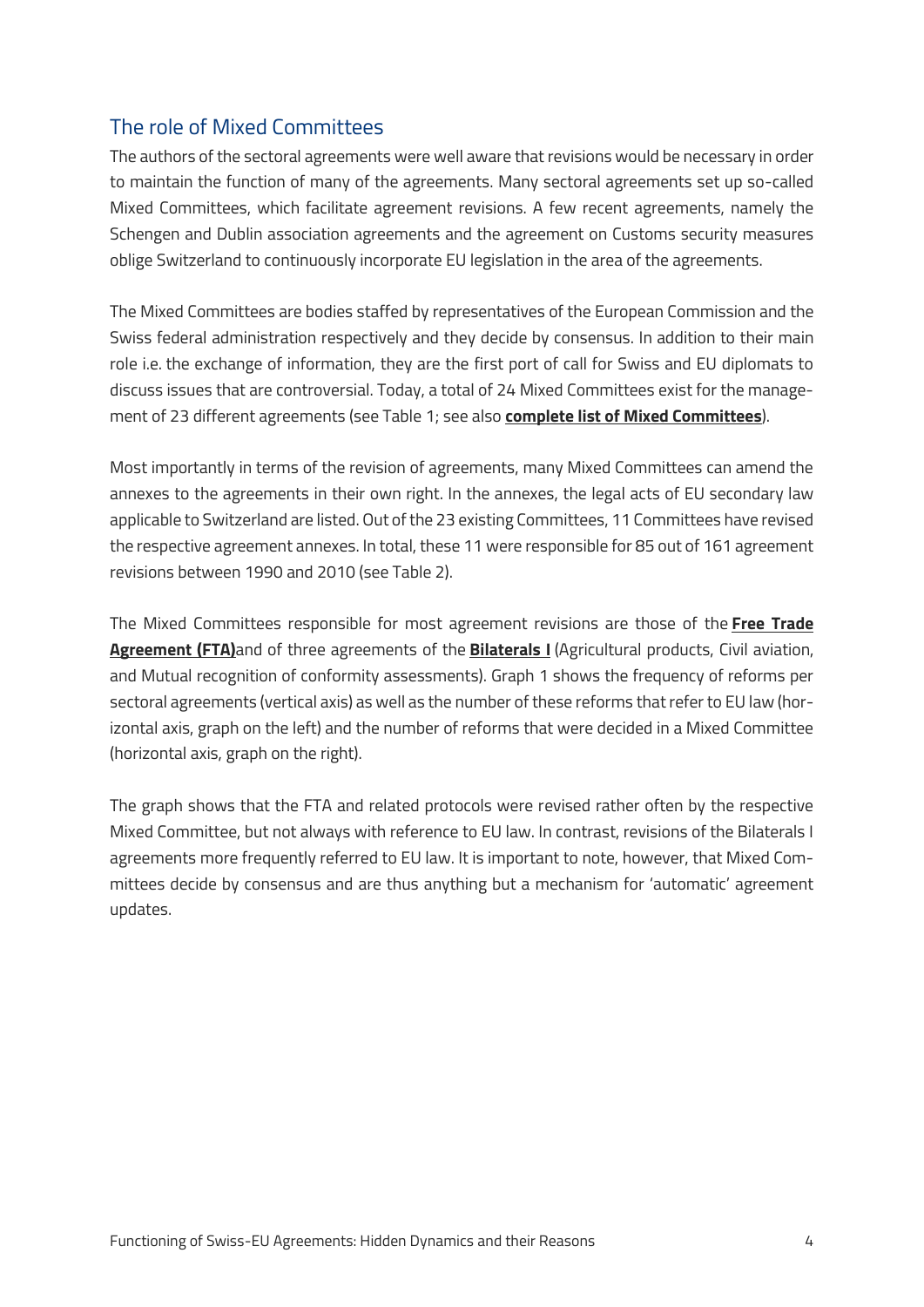



**Note:** Detailed information on the agreements: Agricultural products - Agricultural products, Bilaterals I (SR 0.916.026.81); Watch industry - Supplementary Agreement to the Agreement on Watch Industry Products (SR 0.632.290.131); FTA protocol no. 3 - Protocol on products originating in the FTA (SR 0.632.401.3); Civil aviation - Air transport agreement, Bilaterals I (SR 0.748.127.192.68); FTA protocol no. 2 - Protocol on certain agricultural products to the FTA (RS 0.632.401).2); Mutual recognition - Agreement on mutual recognition in relation to conformity assessment, Bilateral I (technical barriers to trade, RS 0.946.526.81); Free Movement of Persons, Bilateral I (RS 0.142.112.681); FTA - Free Trade Agreement 1972 (RS 0.632.401); same data source as described in the note to Table 1.

#### The role of the dynamic update obligation

Legal obligations to dynamically update an agreement are a more recent and (still) rare development in Swiss-EU relations. So far, only four agreements, namely the **[Schengen and Dublin association](https://www.eda.admin.ch/dea/en/home/bilaterale-abkommen/ueberblick/bilaterale-abkommen-2/schengen.html)  [agreements](https://www.eda.admin.ch/dea/en/home/bilaterale-abkommen/ueberblick/bilaterale-abkommen-2/schengen.html)**, the **[Agreement on Switzerland's contribution to Frontex](https://www.efd.admin.ch/efd/de/home/dokumentation/nsb-news_list.msg-id-28678.html)** and the **[Agreement on cus](https://www.eda.admin.ch/dea/en/home/bilaterale-abkommen/ueberblick/bilaterale-abkommen-bis-1999/zollerleichterungen-zollsicherheit.html)[toms security measures](https://www.eda.admin.ch/dea/en/home/bilaterale-abkommen/ueberblick/bilaterale-abkommen-bis-1999/zollerleichterungen-zollsicherheit.html)** contain dynamic provisions (see Table 1). There is some disagreement among legal scholars as to the legal scope of these provisions. While it is undisputed that amendments to legal acts listed in the original agreements have to be adopted by Switzerland, it remains unclear whether this also applies to new acts in these areas.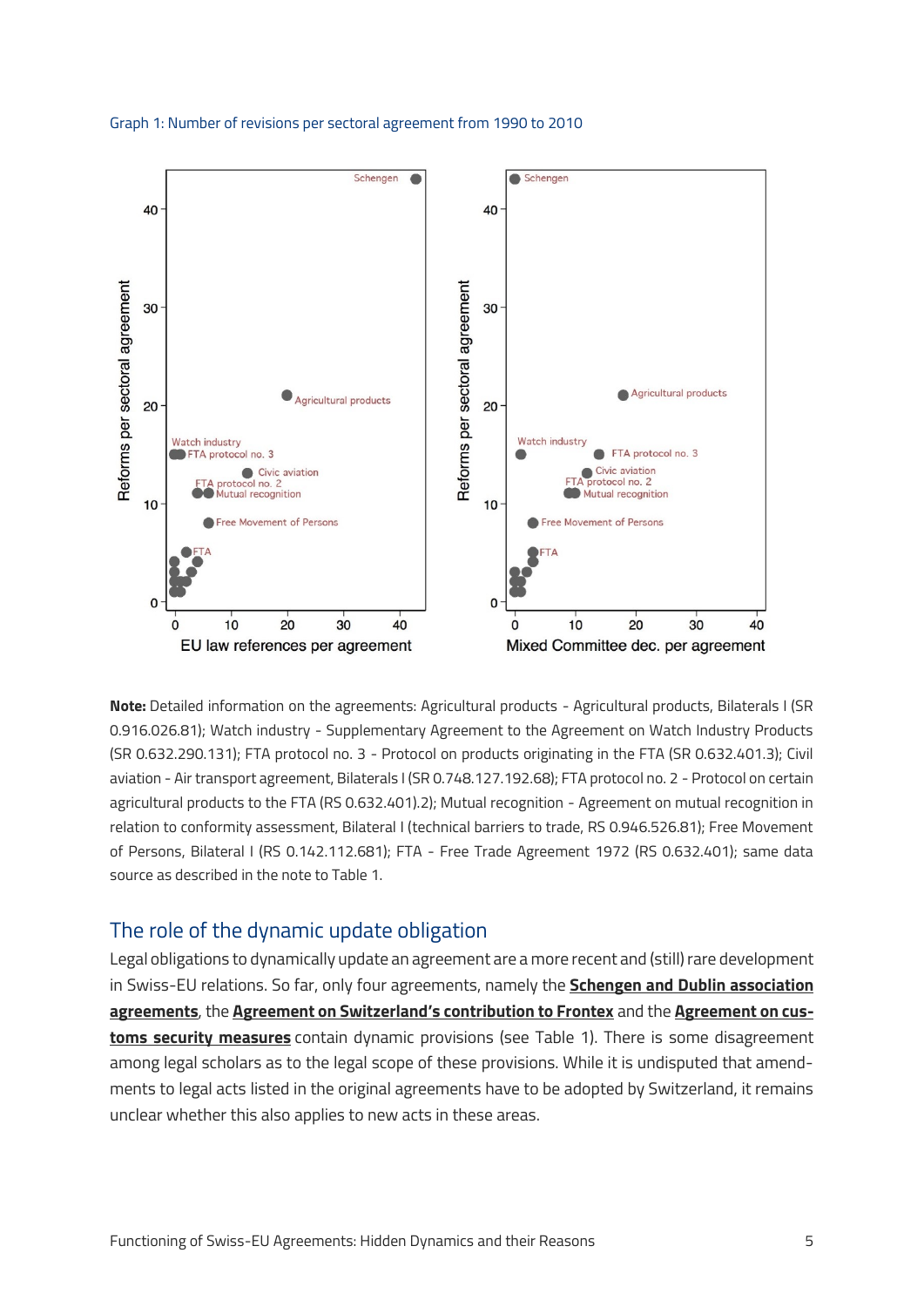Legal scholars do, however, agree that legal obligations for the dynamic incorporation of EU legislation do not guarantee automatic updates. For example, the respective Mixed Committees can decide to exempt Switzerland from the implementation obligations. In addition, the Schengen and Dublin agreements recognise that the adoption of new rules in the areas of the agreements needs to be approved in the normal domestic legislative process in Switzerland. The required legislative process depends on the content of the rule to be adopted.

Thus, revisions of the Schengen and Dublin agreements do not lie in the competence of the respective Mixed Committees. Revisions of dynamic agreements are approved by the Swiss government, or, if required by Swiss federal law, are subject to approval by parliament and as a consequence can be challenged in a popular referendum. This explains why in Graph 1, the Schengen Association Agreement is the agreement with the most revisions that refer to EU law (graph on the left), but none of these revisions was decided upon by the Mixed Committee (graph on the right).

Table 2 shows that one third of all agreement revisions between 1990 and 2010 concerned a dynamic agreement. All these revisions concerned the Schengen agreement, although it entered into force only in 2008. As we do not yet have any similar data for more recent years (post-2010), and as dynamic agreements are a more recent phenomenon, we must be cautious when drawing conclusions about a general effect of dynamic provisions.

#### Table 2: Number of new agreements and agreement revisions between Switzerland and the EU between 1990 and 2010

| Total number of new<br>agreements* | Total number of agreement<br>revisions                  |                                                      |                                                                          |
|------------------------------------|---------------------------------------------------------|------------------------------------------------------|--------------------------------------------------------------------------|
| 46                                 | 161                                                     |                                                      |                                                                          |
|                                    | Number of agreement<br>revisions by Mixed<br>Committees | Number of agreement<br>revisions by a dynamic clause | Number of agreement<br>revisions directly referring to<br>EU legislation |
|                                    | 85                                                      | 42                                                   | 98                                                                       |

Note: \* including total revisions; data source as described in the note to Table 1.

# The role of references to EU law

The relevance of Mixed Committees and dynamic provisions must be interpreted in the light of a third characteristic of Swiss-EU agreements, which distinguishes them from most other international treaties: the direct references to EU secondary legislation. Although only about one quarter of all Swiss-EU agreements in the period 1990–2010 directly referred to EU legislation, almost two thirds of all agreement revisions in the same period directly referred to EU law. (Compare the figures in Table 1, which identifies the various characteristics of agreements, with Table 2 and Graph 1, which describe the characteristics of agreement revisions.)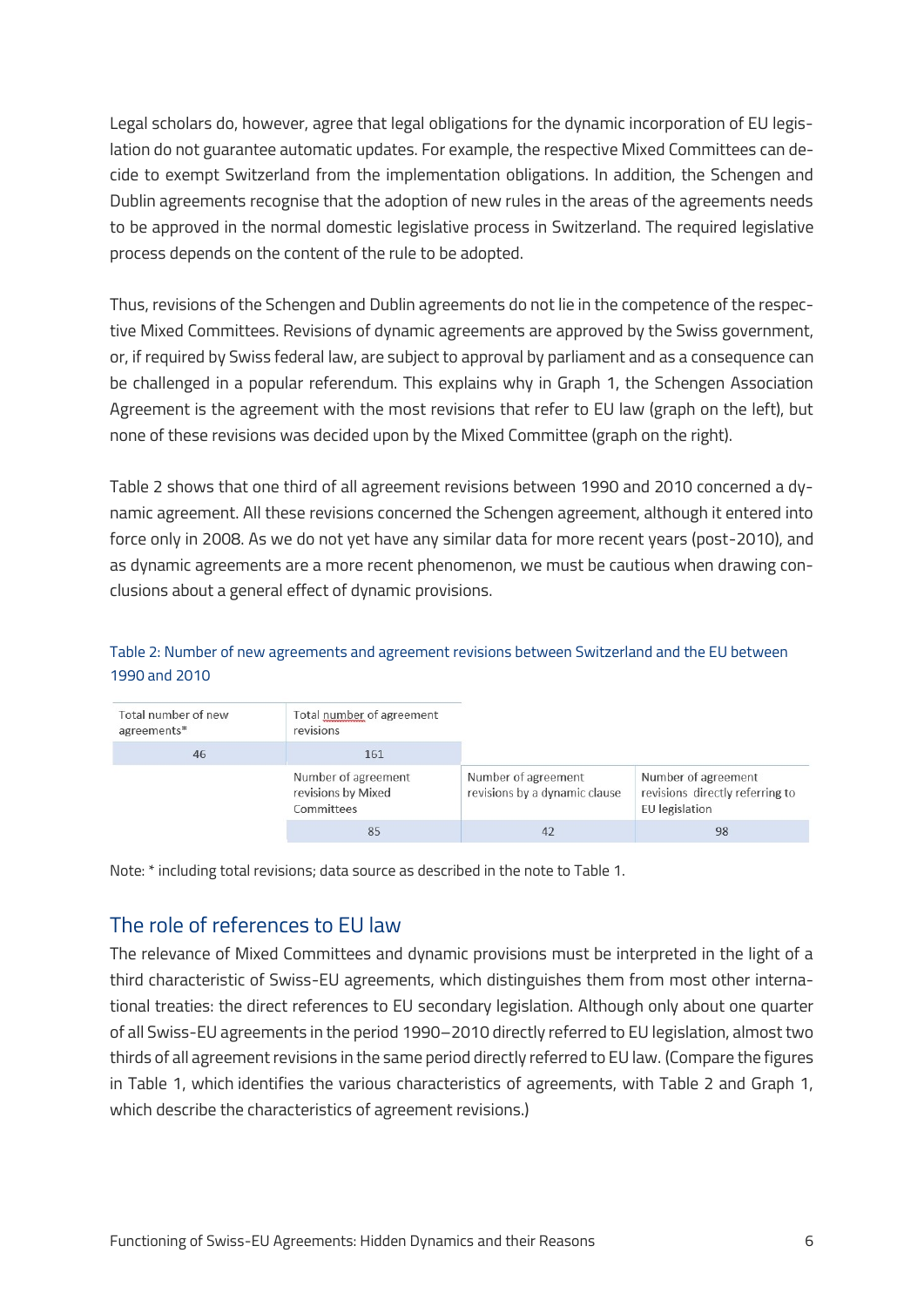A multivariate statistical analysis of the same data showed that direct references to EU law, together with Mixed Committees and dynamic update obligations, significantly enhance the probability that an agreement is revised. This finding calls into question the equal status of Swiss and EU legislation in agreements based on the 'equivalence of legislation' principle, as well as the Swiss view that the sectoral agreements can be developed independently from EU law. If agreements that directly refer to EU legislation are updated significantly more often, and these updates themselves refer to EU legislation more often, one must assume that the updates served the purpose of incorporating EU legislation.

#### Lessons for the framework agreement

These empirical findings point to three aspects that are relevant for the evaluation of a dynamic update obligation in a new institutional framework agreement. First, the findings show that the European Council's demand for clearer institutional rules for agreement updates makes sense from the EU's perspective. The modest institutional mechanisms in place in some of the existing agreements - even though they are consensual and do not circumvent the normal domestic decisionmaking process in Switzerland - already lead to more frequent agreement revisions.

Second, the findings indicate that incentives to update an agreement must play a role in addition to and independently of Mixed Committees and dynamic update obligations. These incentives are related to the role of EU legislation. Apparently the agreements fulfil their function better (or even only) if they are updated regularly.

Third, the reported research findings show that the market access agreements, which are supposed to be governed by a new institutional framework agreement, are exactly those that are already being frequently revised. In addition, it could make sense from both Switzerland's and the EU's point of view not to include the FTA in the framework agreement, as its revisions only rarely refer to EU law.

With regard to the dynamic update obligation, an institutional framework agreement will thus introduce no completely new elements to Swiss-EU agreements. Rather, it is likely to formalise and strengthen the existing mechanisms.

\* Parts of this analysis, especially the data and the discussed findings of the statistical analysis, draw upon Chapter 3 of Sabine Jenni's book "Switzerland's differentiated European integration. The last Gallic village?" (see Sources and Further Reading).

### To cite this article

Jenni, Sabine (2019): Functioning of Swiss-EU Agreements: Hidden Dynamics and their Reasons. Analysis. efta-studies.org.